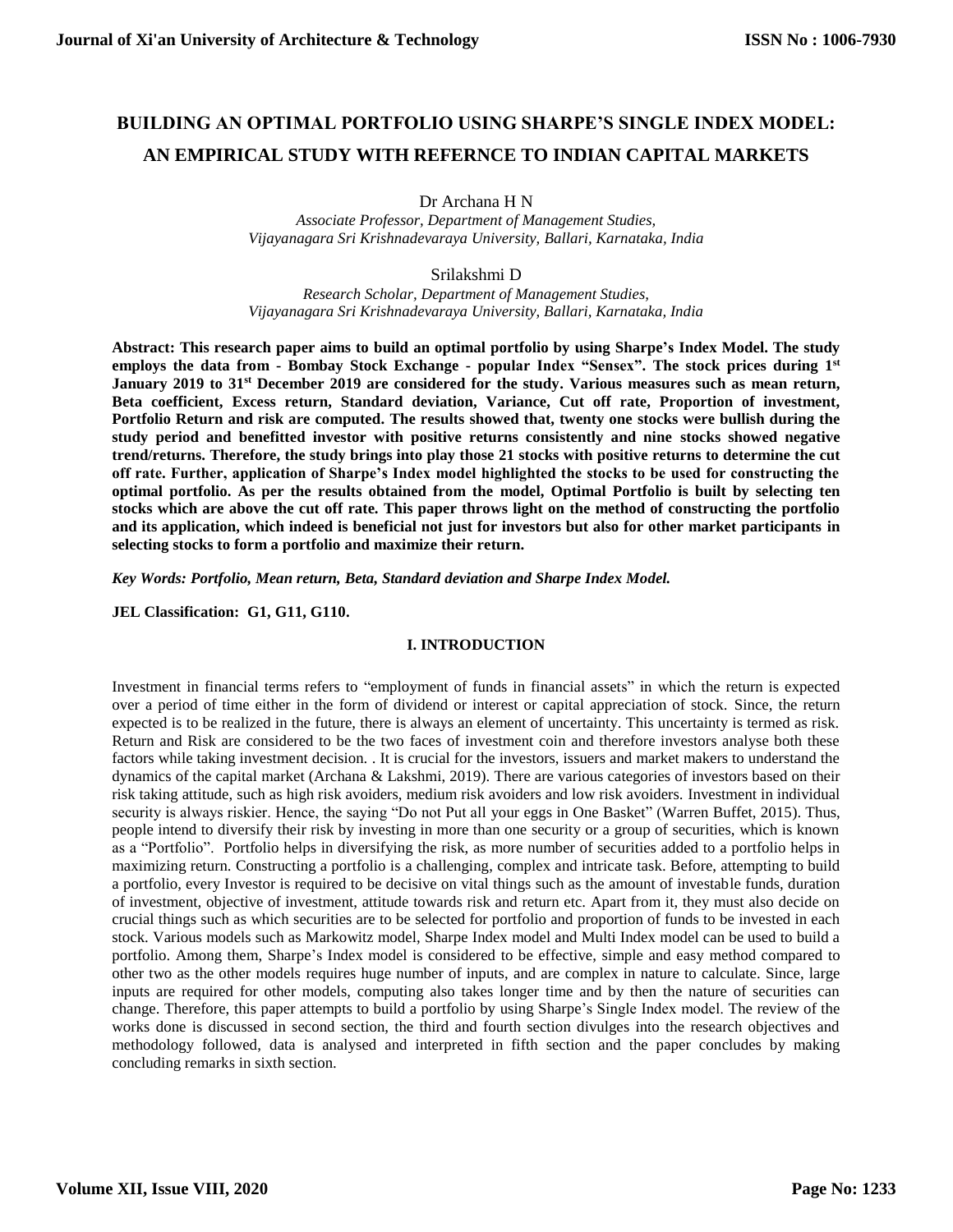### **II. REVIEW OF LITERATURE**

S. Poornima and Aruna P Remesh (2015) constructed an optimal portfolio by using Sharpe's single index model by considering during the period from January 2010 to December 2015 with special reference to Banking and IT sector. In total 20 stocks selected from each industry and examined the sharpe's single index model by calculating excess return, beta, variance and cut off rate, further portfolio is constructed by selecting three stocks and their proportion of investments in each stocks.

R Nalini (2014) carried out the portfolio construction and proportion of investment in each stock by using Single Sharpe Index model of fifteen companies from Bombay stock exchange during 2009 to 2014. The methodology used for the study to attain the cut off rate are individual Stock Return, Beta, Systematic and Unsystematic risk, Market variance and residual variance, excess return. Out of 15 stocks, 4 stocks are selected to construct a portfolio based on cut off rate and also has given the weightage of investment in each stocks by using single sharpe index model.

Mokta Rani Sarker (2013) examined the 164 companies by considering monthly closing prices to construct a portfolio by using Sharpe index model during July 2007 to June 2012 from Dhaka stock exchange. The objective of the paper was to construct a portfolio and proportion of investments by calculating cut off rate and also to suggest investors and market makers to make better decisions in portfolio. Portfolio was constructed by selecting 33 stocks, out of 164 stocks based on SIM model. Further, the researcher has analyzed by calculating Portfolio Alpha, Beta, Risk and return.

Dharmalingam N and Balanaga Gurunathan, K (2016) explored with an objective to construct an portfolio and also to know the proportion of investment in each stocks using Sharpe index model with specifically to sugar and metal industry from 1st April 2012 to 31st March 2016 from National stock exchange. Total 19 companies were selected from National stock exchange based on simple random sampling. Finally, researcher constructed a portfolio of 12 stocks based on cut off rate and weightage of investment in each stock by using single index model this might help investors to make better decisions.

Deepak Kumar D (2013) documented the research paper with an objective to construct an optimal portfolio by Sharpe single index model of banking sector from January 2011 to December 2012 from Bombay stock exchange. The ten top Banks were selected for the study based on PE ratio and the methodology such as Return, Standard deviation, Beta, Unsystematic risk and Market variance were used. Finally, the three Banks were selected to construct a portfolio by using Sharpe single index model and also highlighted that investing in portfolio is always a better option than investing in individual stocks that diversify risk and maximize return.

Saurabh Singh and Jayant Gautam (2014) used Sharpe index model to construct a portfolio and proportion of investment in individual stocks of Banking sector during January 2009 to December 2013. Ten banks were selected from the National stock exchange and CNX Bank price Index. Based on the cut off rate calculated by SIM model, two banks were used to construct a portfolio. The study highlighted that the Sharpe index model is simple and easy compared to Markowitz model.

S Subashree and M Bhoopal (2017) documented that the Banking and Automobile sector were considered to create a portfolio by using the Sharpe's single index model for the period of October 2016 to September 2017 from Bombay stock exchange. In total 10 companies were selected and ranked according to excess return to beta ratio. The other such measures were used such as market variance, Standard deviation, Unsystematic risk, cut off rate and the weightage are calculated by applying Sharpe Index model. Finally, portfolio constructed by three companies were selected, one company was selected from banking sector and two from the automobile sector.

Tanuj Nandan and Nivedita Srivastava (2017) endeavors to create a portfolio by using Sharpe's single index model of Nifty 50 stocks during  $1<sup>st</sup>$  August 2010 to 31<sup>st</sup> July 2015. The statistical tools were used such as Mean stock return, mean index return, Standard deviation, and variance, systematic and unsystematic risk to determine the values of all nifty stocks and the weekly data of MIBOR has been averaged for the last five years as considered as risk free rate of return. Finally, 24 companies were chosen to construct a portfolio based on the cut off rate by using Sharpe's single index model.

Suresh A S (2015) applied Sharpe's single index model to build an optimal portfolio on selected mutual fund schemes during 2007-08 to 2011-12 in Indian capital market. In total eight schemes were selected such as Birla sun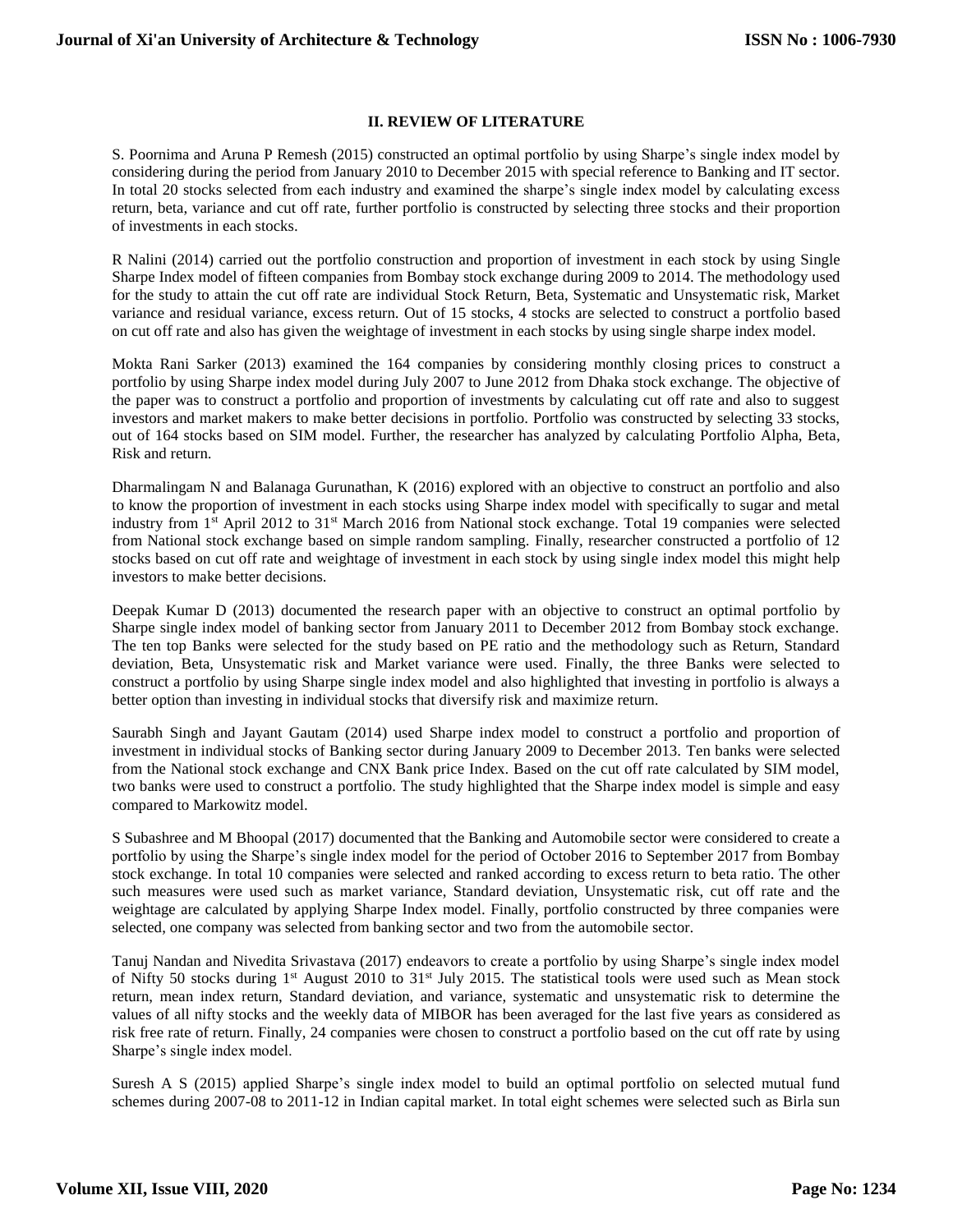life India gennext, SBI Magnum Midcap, Kotak Classic Equity, SBI Emerging Businesses, Kotak 50, Axis Equity, TATA Equity Management and UTI India Lifestyle. Birla sun life India gennext and UTI India Lifestyle formed a portfolio based on the cut off rate calculated by using Sharpe's single index model.

Chintan A. Shah (2015) examined the comparison study of Sharpe Index and CAPM model in constructing a portfolio of BSE top 15 companies based on market capitalization from January 2010 to March 2015 in Indian capital market. The statistical tools were used such as expected return, Standard deviation, Residual variance, Sharpe and CAPM model. According to Sharpe Index model based on cut off rate, five companies are chosen to form a portfolio, whereas the CAPM model suggested 11 stocks are underpriced designates to buy a stock. Researcher highlighted that the CAPM model emphasis on individual security, whereas Sharpe index model emphasis on portfolio of securities which simplifies to build a portfolio and also to determine the proportion of investment in each stocks.

Niranjan Mandal (2013) empirically constructed an optimal portfolio by using Sharpe single index model by considering BSE Sensex as market performance index during April 2001 to March 2011. The portfolio is formed by considering ten stocks based on the cut off rate using single index model and also portfolio risk and return were calculated. Further, it is highlighted that the portfolio return is higher than the individual stock return except in two stocks and portfolio standard deviation is less than the individual stocks except in four securities. Finally, he concluded that the Sharpe's Single index model is simple and easier to construct a portfolio than the Markowitz's Mean Variance model.

William F Sharpe (1963) explicated the process of selecting stocks to form a portfolio by applying the Markowitz model by using various techniques such as critical line method, Diagonal model and the analogue of considering 2000 securities. Further says that the diagonal model performed well in representing the relationship among securities can be used for the initial application of Markowitz technique.

Elton et al(1978) used simple technique to find out the efficient portfolio in two cases such as single index model and a model of constant correlation coefficient to construct an optimal portfolio.

### **III. RESEARCH OBJECTIVES**

- 1. To analyse the stocks listed on BSE Sensex by computing systematic risk and Return
- 2. To examine the cut off rate by applying Sharpe Index Model
- 3. To construct an optimal portfolio and to calculate the proportion of investment in each security.
- 4. To calculate Portfolio risk and return of an optimal portfolio.

### **IV. RESEARCH METHODOLOGY**

**Data:** The data used for the study is mainly secondary in nature. It is collected from various sources such as published journals, magazines, text books and websites of RBI and BSE. Closing prices of BSE 30 stocks are collected from the website of Bombay stock exchange.

Period: The period of study is 1<sup>st</sup> January 2019 to 31<sup>st</sup> December 2019.

### **Methodology:**

**1. Return:** The return on stock is either in the form of yield or capital appreciation. Yield refers to earnings generated and realized on an investment over a particular period of time. Whereas, capital appreciation refers to the difference between the purchase price and the selling price of stock. The daily return of individual stock is calculated by using the following formula.

$$
R_i = \frac{(P_t - P_o)}{P_o} \times 100
$$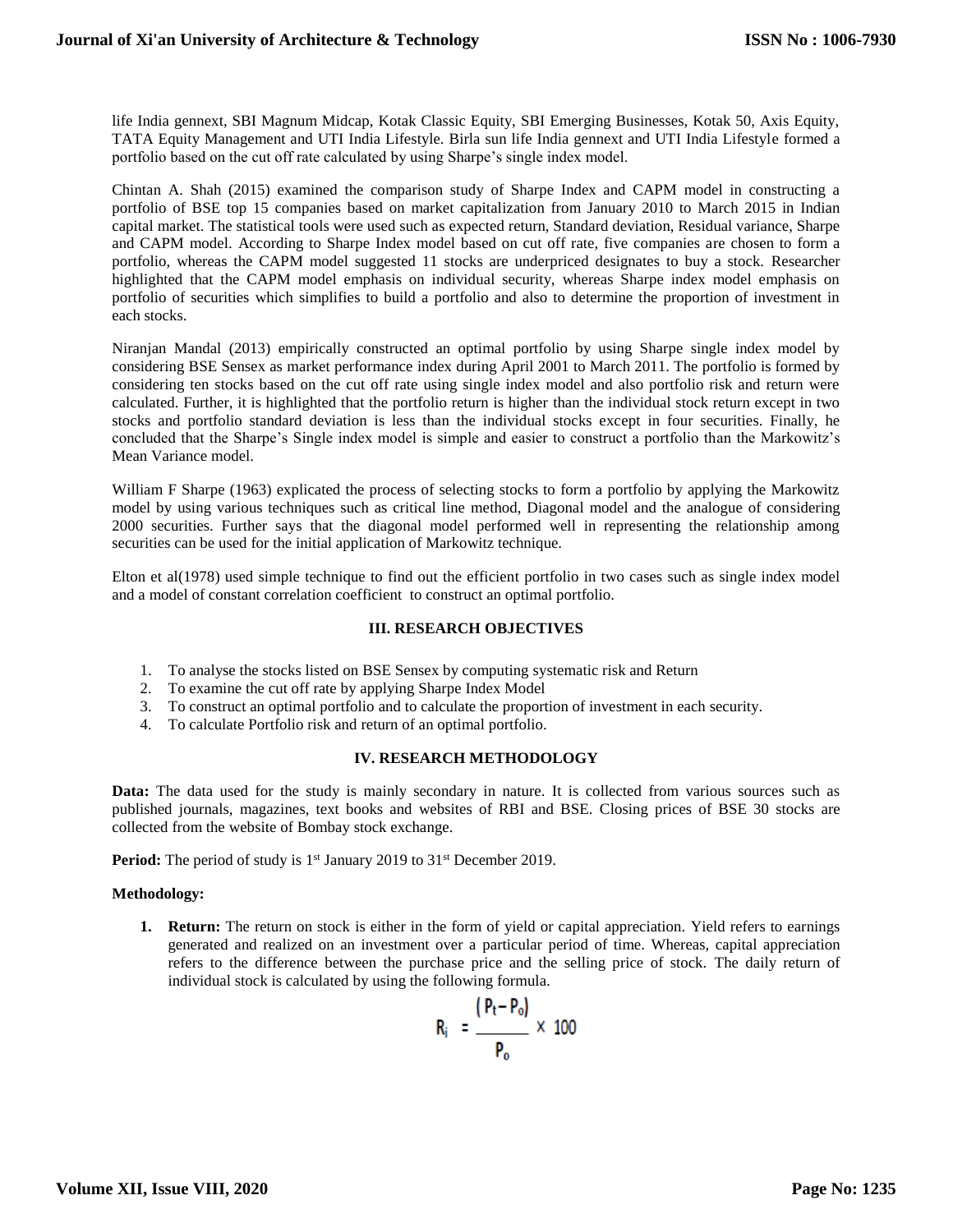Where,  $R_i$  = Return in individual security  $P_t$  = Current Closing price of the day  $P<sub>o</sub>$  = Previous Closing price of the day

**2. Excess Return to Beta ratio:** The excess return is the difference between the individual security return and the risk free rate of return offered on the government security such as Treasury bill. The study takes into account one year or 364 day Treasury bill rate, which is 6.41% as the risk free rate of interest/return. Excess return to beta measures the additional return earned for bearing risk per unit.

$$
Excess return to beta ratio = \frac{(R_i - R_f)}{\beta_i}
$$

Where,

- $R_i$  = Expected return on individual stock
- $R_f$  = Risk free rate of return
- $\beta_i$  = Systematic risk of individual stock
- **3. Systematic risk (βi):** Beta refers to the statistical tool used to measure the volatility of the stock market. Greater the value of Beta, higher is the volatility and vice versa. Beta is calculated by using the following formula.

$$
\beta_i = \frac{Covariance(R_i, R_m)}{Variance(R_m)}
$$

Where,

 $R_i$  = Expected return of individual security

 $R_m =$  Return from market index

**4. Unsystematic risk:** Unsystematic risk cannot be eliminated completely, but it can be diversified by adding more securities into the portfolio. It is the difference between the total risk and the systematic risk. The unsystematic risk is calculated as follows

$$
\sigma_{ei}^2 = \sigma_i^2 - \beta^2 \sigma_m^2
$$

Where

 $\sigma_{ei}^2$  = Unsystematic risk of the portfolio

 $\sigma_i^2$  = Variance of the individual stock

 $β = Systematic risk$ 

 $\sigma_{\rm m}{}^2$  = Variance of the market index

**5. Standard Deviation:** Standard deviation measures the total risk of a security. The square root of the variance is referred to as standard deviation.

$$
\sigma_i = SQRT \quad \frac{(R_i - \overline{R_i})^2}{n-1}
$$

Where,

 $\sigma_i$  = Standard deviation of individual security

- $R_i$  = Expected return of individual security
- $\overline{R_i}$  = Mean return of individual security
- $n =$  Number of observations
- **6. Market Variance:** Variance is a tool used to measure the volatility of stock market. Higher the variance, higher is the volatility of the stock market and vice versa. The market variance is calculated from the following formula.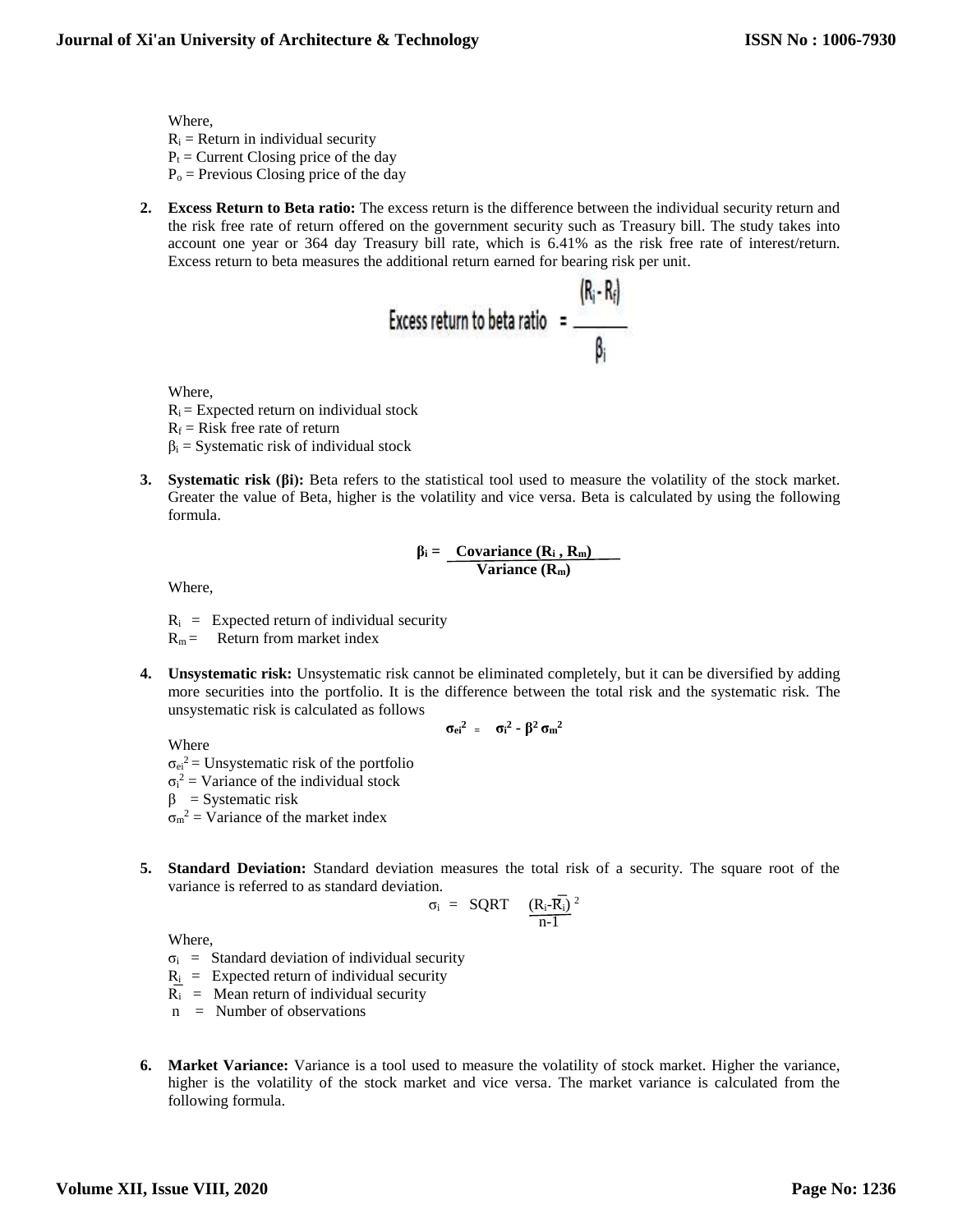$$
\sigma_m^2 = \frac{(R_m\text{-}\overline{R_m})^2}{n\text{-}1}
$$

Where,

- $\sigma_{\rm m}^2$  = Variance of Market index return
- $R_m$  = Expected return of Market index
- $R_m$  = Mean return of Market index.
- $n =$  Number of observations
- **7. A) Cut off rate by using Sharpe Index Model:** Cut off rate is calculated by using the following formula.

$$
C_i = \frac{\sigma_m^2 \sum\limits_{i=1}^{N} \frac{(R_i - R_f)}{\sigma_{ei}^2} \times \beta_i}{1 + \sigma_m^2 \sum\limits_{i=1}^{N} \frac{\beta_i^2}{\sigma_{ei}^2}}
$$

Where,

- $R_i$  = Expected return of individual stock
- $R_f$  = Risk free rate of return
- $\beta_i$  = Systematic risk of individual stock
- $\sigma_{\rm m}{}^2$  = Variance of the market index
- $\sigma_{ei}^2$  = Unsystematic risk

**B) Proportion of Investments in each individual security is calculated as follows:** The proportion of investment in each security that is a part of portfolio is calculated using the following formula:

$$
Z_i = \frac{\beta_i}{\sigma_d^2} \left[ \left( \frac{R_i - R_f}{\beta_i} \right) - C^* \right] \qquad \qquad X_i = \frac{Z_i}{\sum_{i=1}^N Z_i}
$$

Where,

 $X_i$  = Proportion of investment in individual security

 $R_i$  = Expected return of individual security

- $R_f$  = Risk free rate of return
- $\beta_i$  = Systematic risk

 $C = Cut$  off point

 $\sigma_{ei}^2$  = Unsystematic risk

**8. Portfolio Return and Risk :** Portfolio return and risk is calculated by using the following formula

### **(A) Portfolio Return**

$$
\mathbf{R}_{\mathbf{p}} = \mathbf{a}_{\mathbf{p}} + \mathbf{\beta}_{\mathbf{p}} \mathbf{R}_{\mathbf{m}}
$$

$$
\alpha_{\mathbf{p}} = \sum \mathbf{x}_{i} \alpha_{i}
$$

$$
\beta_{\mathbf{p}} = \sum \mathbf{x}_{i} \beta_{i}
$$

Where,

 $R_p$  = Portfolio Return

 $\alpha_i$  = Specific return of an individual security

 $\beta_i$  = Beta coefficient of an individual security

 $R_m$  = Return of Market Index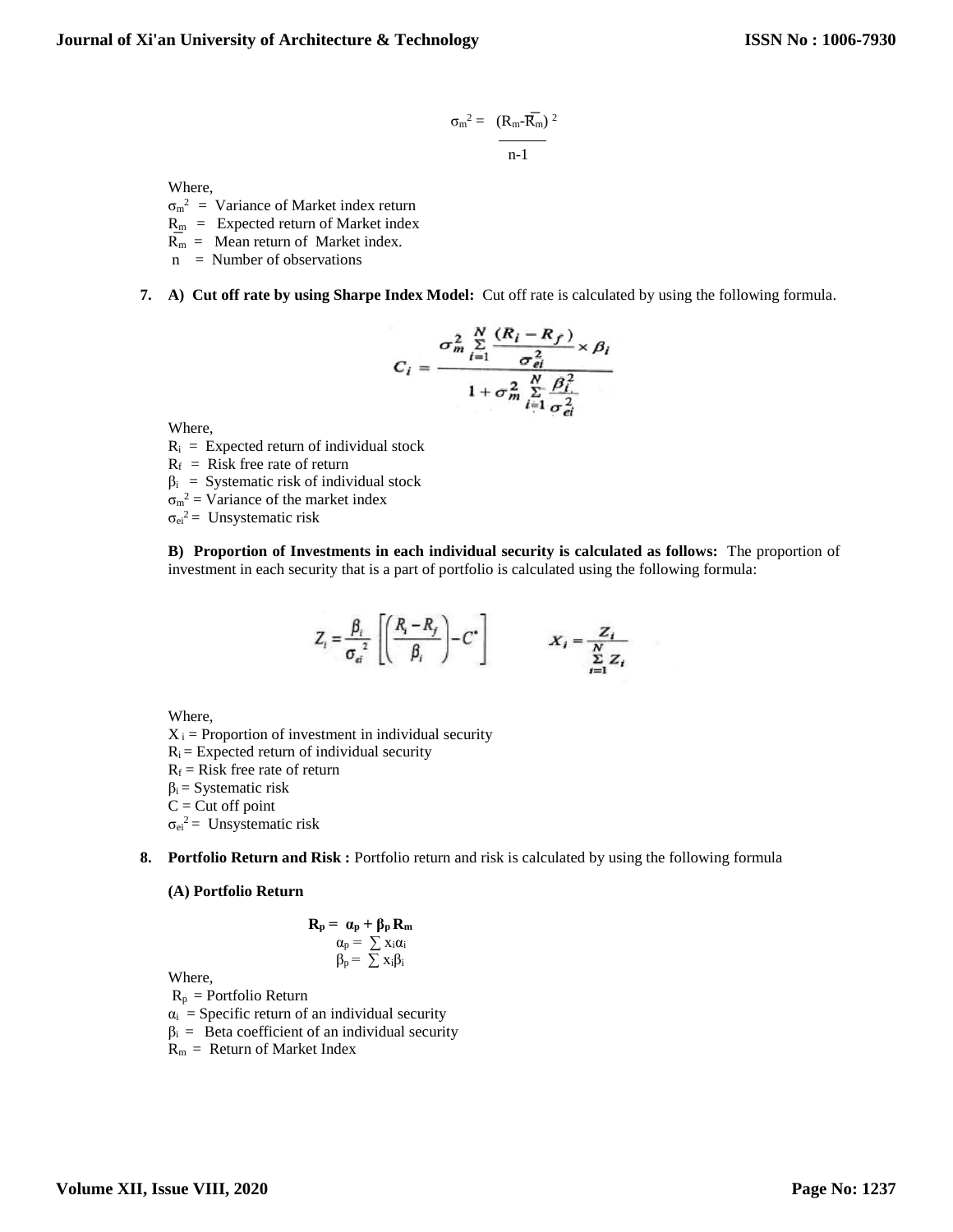### **(B) Portfolio Risk**

$$
\sigma_p^2 = \beta^2 \sigma_m^2 + \sum x_i^2 \sigma^2_{ei}
$$

Where,

 $\sigma_p^2$  = Portfolio Variance

 $\beta$  = Beta coefficient

 $\sigma_{\rm m}{}^2$  = Market variance

 $x_i$  = Proportion of investment in individual security

 $\sigma^2$ <sub>ei</sub> = Unsystematic risk

### **V. DATA ANALYSIS AND INTERPRETATION**

### **I. Classification of BSE 30 Stocks on the basis on industry Table 1.1: Industry classification of BSE 30 stocks**

| <b>SL.NO</b>   | <b>NAME OF THE COMPANY</b> | <b>INDUSTRY</b>                                 |  |  |  |
|----------------|----------------------------|-------------------------------------------------|--|--|--|
| 1              | <b>BAJAJ-AUTO</b>          |                                                 |  |  |  |
| $\overline{c}$ | <b>HEROMOTOCO</b>          |                                                 |  |  |  |
| 3              | M&M                        | <b>AUTOMOTIVE</b>                               |  |  |  |
| $\overline{4}$ | <b>MARUTI</b>              |                                                 |  |  |  |
| 5              | <b>ULTRACEMCO</b>          | <b>CEMENT &amp; CEMENT</b><br><b>PRODUCTS</b>   |  |  |  |
| 6              | L&T                        | <b>CONSTRUCTION &amp;</b><br><b>ENGINEERING</b> |  |  |  |
| $\overline{7}$ | <b>NTPC</b>                | <b>ELECTRIC UTILITIES</b>                       |  |  |  |
| $8\,$          | <b>POWERGRID</b>           |                                                 |  |  |  |
| 9              | <b>AXISBANK</b>            |                                                 |  |  |  |
| 10             | <b>HDFCBANK</b>            |                                                 |  |  |  |
| 11             | <b>ICICIBANK</b>           |                                                 |  |  |  |
| 12             | <b>INDUSINDBK</b>          | <b>FINANCE</b>                                  |  |  |  |
| 13             | <b>KOTAKBANK</b>           |                                                 |  |  |  |
| 14             | <b>SBIN</b>                |                                                 |  |  |  |
| 15             | <b>HDFC</b>                |                                                 |  |  |  |
| 16             | <b>BAJFINANCE</b>          |                                                 |  |  |  |
| 17             | <b>ITC</b>                 | <b>FMCG</b>                                     |  |  |  |
| 18             | <b>HINDUNILVR</b>          |                                                 |  |  |  |
| 19             | <b>ASIANPAINT</b>          | FURNITURE, FURNISHING &<br><b>PAINTS</b>        |  |  |  |
| 20             | <b>ONGC</b>                | <b>INTEGRATED OIL &amp; GAS</b>                 |  |  |  |
| 21             | RELIANCE IND.              |                                                 |  |  |  |
| 22             | <b>TATASTEEL</b>           | IRON & STEEL/INTERM. PROD                       |  |  |  |
| 23             | <b>HCLTECH</b>             |                                                 |  |  |  |
| 24             | <b>INFYOSYS</b>            | IT CONSULTING &                                 |  |  |  |
| 25             | <b>TCS</b>                 | <b>SOFTWARE</b>                                 |  |  |  |
| 26             | <b>TECHM</b>               |                                                 |  |  |  |
| 27             | <b>TITAN</b>               | OTHER APPARELS &                                |  |  |  |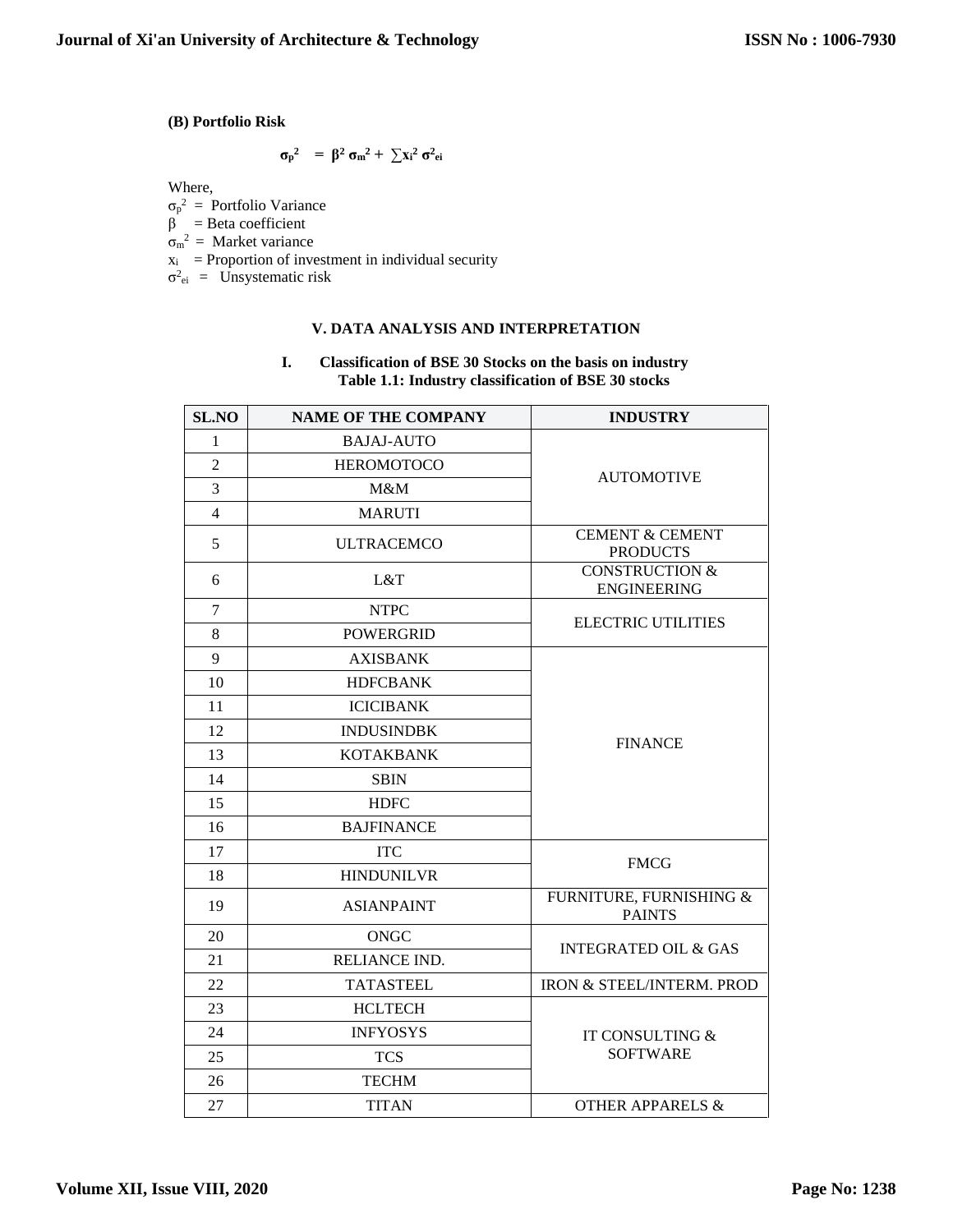| 28<br>PACKAGED FOODS<br><b>NESTLEIND</b>         |  |
|--------------------------------------------------|--|
| 29<br><b>PHARMACEUTICALS</b><br><b>SUNPHARMA</b> |  |
| <b>TELECOM SERVICES</b><br>BHARTIARTL            |  |

# **Source: BSE Website**

**Analysis:** Table 1.1 indicates the classification of stocks industry wise. It is evident from the table that the stocks are diversified into various sectors. Majority of them being into financial services sector, followed by IT and automobile sectors.

| SI.<br>N <sub>0</sub> | <b>Name of the Company</b> | Beta $(\beta)$ | Returns $(\% )$ |
|-----------------------|----------------------------|----------------|-----------------|
| $\mathbf{1}$          | <b>ASIANPAINT</b>          | 0.92           | 0.12            |
| $\overline{c}$        | <b>AXISBANK</b>            | 1.32           | 0.09            |
| 3                     | <b>BAJAJ-AUTO</b>          | 0.78           | 0.07            |
| $\overline{4}$        | <b>BAJFINANCE</b>          | 1.51           | 0.21            |
| 5                     | <b>BHARTIARTL</b>          | 0.95           | 0.17            |
| 6                     | <b>HCLTECH</b>             | 0.37           | $-0.13$         |
| $\overline{7}$        | <b>HDFC</b>                | 1.17           | 0.09            |
| 8                     | <b>HDFCBANK</b>            | 1.43           | $-0.13$         |
| 9                     | <b>HEROMOTOCO</b>          | 1.22           | $-0.08$         |
| 10                    | <b>HINDUNILVR</b>          | 0.68           | 0.03            |
| 11                    | <b>ICICIBANK</b>           | 1.42           | 0.18            |
| 12                    | <b>INDUSINDBK</b>          | 1.79           | 0.01            |
| 13                    | <b>INFYOSYS</b>            | 0.34           | 0.06            |
| 14                    | <b>ITC</b>                 | 0.74           | $-0.06$         |
| 15                    | <b>KOTAKBANK</b>           | 0.97           | 0.13            |
| 16                    | L&T                        | $-0.01$        | 0.11            |
| 17                    | M&M                        | 1.41           | $-0.14$         |
| 18                    | <b>MARUTI</b>              | 1.44           | 0.01            |
| 19                    | <b>NESTLEIND</b>           | 0.61           | 0.13            |
| 20                    | <b>NTPC</b>                | 0.45           | $-0.07$         |
| 21                    | <b>ONGC</b>                | 1.01           | $-0.04$         |
| 22                    | <b>POWERGRID</b>           | 0.31           | $-0.01$         |
| 23                    | RELIANCE IND.              | 0.98           | 0.14            |
| 24                    | <b>SBIN</b>                | 1.73           | 0.07            |
| 25                    | <b>SUNPHARMA</b>           | 0.55           | 0.02            |
| 26                    | <b>TATASTEEL</b>           | 1.54           | $-0.01$         |
| 27                    | <b>TCS</b>                 | 0.31           | 0.06            |
| 28                    | <b>TECHM</b>               | 0.33           | 0.03            |
| 29                    | <b>TITAN</b>               | 0.89           | 0.12            |
| 30                    | <b>ULTRACEMCO</b>          | 1.31           | 0.02            |

**Table 1.2: Return and Beta values of BSE 30 Stocks**

**Source: Compiled by authors**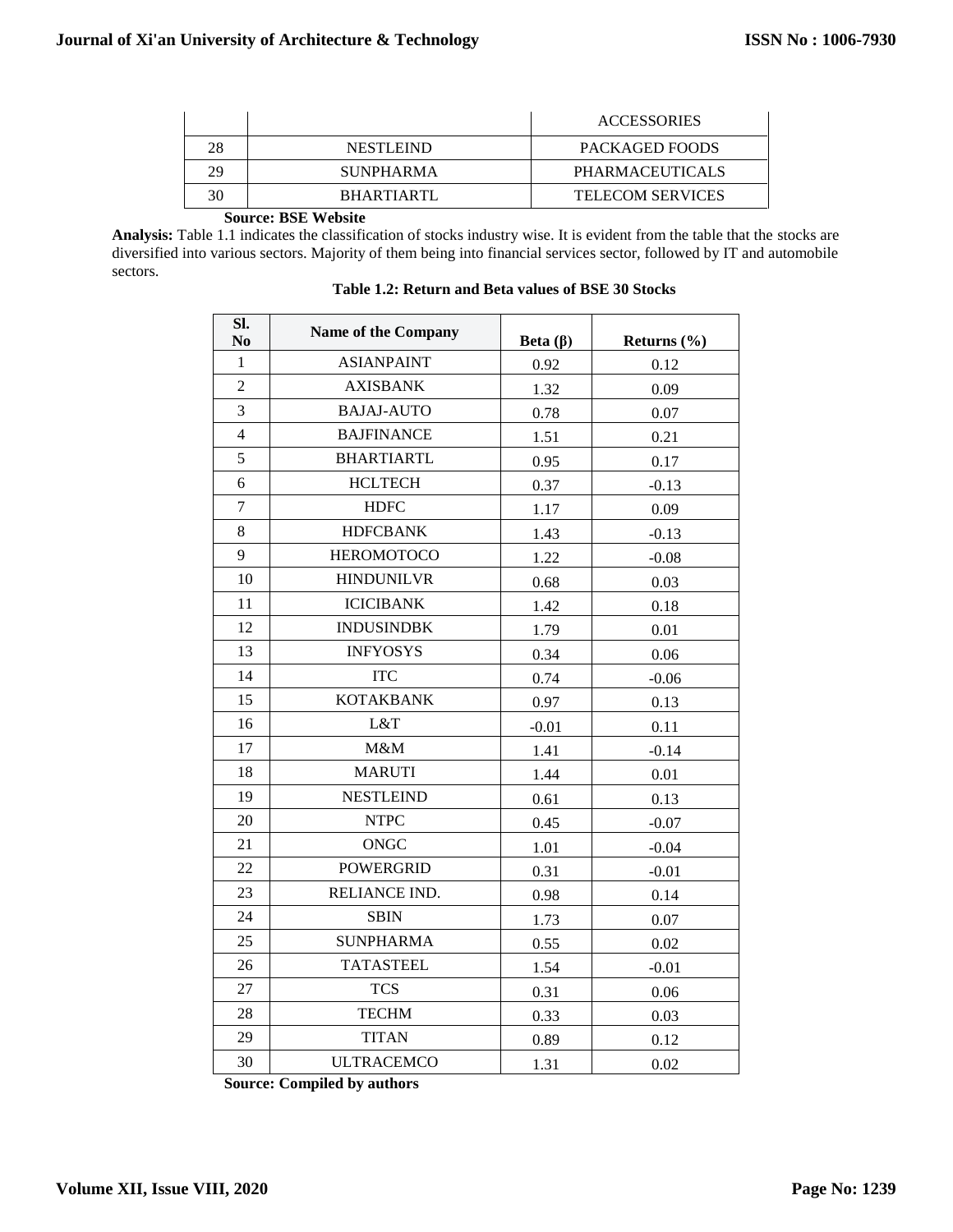**Analysis:** From the above table 1.2, it is clear that the returns of stocks ranges from -0.14 and 0.21, Whereas, the values of Beta lie in the range of -0.01 to 1.79. It is important to note that, if the value of Beta is greater than one, it indicates the stock is highly volatile and is more sensitive towards the market return, any small change in market return influences more than proportionate change in the stock prices. It is evident from the table that 13 stocks have beta value more than 1.

| Sl.No          | Name of the Company | Beta $(\beta)$ | Returns $(\% )$ |
|----------------|---------------------|----------------|-----------------|
| 1              | <b>BAJFINANCE</b>   | 1.51           | 0.21            |
| $\overline{2}$ | <b>ICICIBANK</b>    | 1.42           | 0.18            |
| 3              | <b>BHARTIARTL</b>   | 0.95           | 0.17            |
| $\overline{4}$ | RELIANCE IND.       | 0.98           | 0.14            |
| 5              | <b>KOTAKBANK</b>    | 0.97           | 0.13            |
| 6              | <b>NESTLEIND</b>    | 0.61           | 0.13            |
| $\overline{7}$ | <b>ASIANPAINT</b>   | 0.92           | 0.12            |
| 8              | <b>TITAN</b>        | 0.89           | 0.12            |
| 9              | L&T                 | $-0.01$        | 0.11            |
| 10             | <b>AXISBANK</b>     | 1.32           | 0.09            |
| 11             | <b>HDFC</b>         | 1.17           | 0.09            |
| 12             | <b>BAJAJ-AUTO</b>   | 0.78           | 0.07            |
| 13             | <b>SBIN</b>         | 1.73           | 0.07            |
| 14             | <b>INFYOSYS</b>     | 0.34           | 0.06            |
| 15             | <b>TCS</b>          | 0.31           | 0.06            |
| 16             | <b>HINDUNILVR</b>   | 0.68           | 0.03            |
| 17             | <b>TECHM</b>        | 0.33           | 0.03            |
| 18             | <b>SUNPHARMA</b>    | 0.55           | 0.02            |
| 19             | <b>ULTRACEMCO</b>   | 1.31           | 0.02            |
| 20             | <b>INDUSINDBK</b>   | 1.79           | 0.01            |
| 21             | <b>MARUTI</b>       | 1.44           | 0.01            |

### **Table 1.3: Positive Return of BSE stocks**

**Analysis:** Table 1.3 shows up only stocks with positive returns during the study period. It is clear from the table that of the 30 stocks, 21 stocks have positive returns. These 21 stocks form the sample size on which Sharpe model is applied to find out the cut off rate and its inclusion in the portfolio.

### **II. Computation of Cut off rate, Excess return to Beta ratio, Standard deviation, Variance and Unsystematic risk**

| Sl.<br>N <sub>0</sub> | <b>Name of the Company</b> | <b>Returns</b><br>$(R_i)$ % | <b>Excess Return</b><br>$(R_i-R_f)\%$ | <b>Beta</b> | <b>Excess Return</b><br>to Beta | Rank |
|-----------------------|----------------------------|-----------------------------|---------------------------------------|-------------|---------------------------------|------|
|                       | <b>BAJFINANCE</b>          | 0.21                        | 0.192                                 | 1.51        | 0.127                           | 4    |
| ↑                     | <b>ICICIBANK</b>           | 0.18                        | 0.162                                 | 1.42        | 0.114                           | 9    |
| 3                     | <b>BHARTIARTL</b>          | 0.17                        | 0.152                                 | 0.95        | 0.160                           |      |
| $\overline{4}$        | RELIANCE IND.              | 0.14                        | 0.122                                 | 0.98        | 0.125                           |      |
|                       | <b>KOTAKBANK</b>           | 0.13                        | 0.112                                 | 0.97        | 0.116                           |      |
| 6                     | <b>NESTLEIND</b>           | 0.13                        | 0.112                                 | 0.61        | 0.184                           |      |

### **Table 2.1: Excess Return to Beta ratio**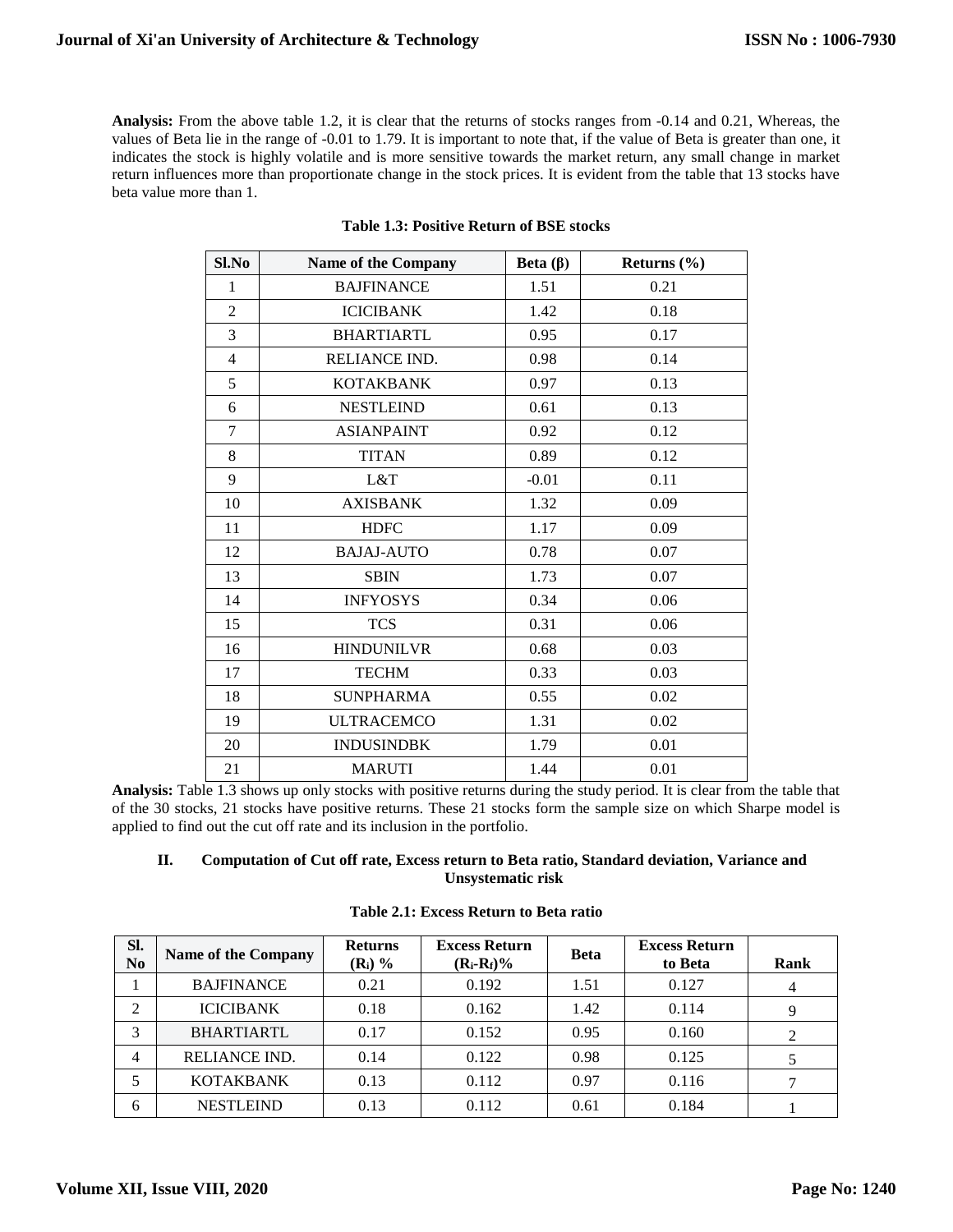| 7  | <b>ASIANPAINT</b> | 0.12 | 0.102    | 0.92    | 0.111    | 10 |
|----|-------------------|------|----------|---------|----------|----|
| 8  | <b>TITAN</b>      | 0.12 | 0.102    | 0.89    | 0.115    | 8  |
| 9  | L&T               | 0.11 | 0.092    | $-0.01$ | $-9.244$ | 21 |
| 10 | <b>AXISBANK</b>   | 0.09 | 0.072    | 1.32    | 0.055    | 13 |
| 11 | <b>HDFC</b>       | 0.09 | 0.072    | 1.17    | 0.062    | 12 |
| 12 | <b>BAJAJ-AUTO</b> | 0.07 | 0.052    | 0.78    | 0.067    | 11 |
| 13 | <b>SBIN</b>       | 0.07 | 0.052    | 1.73    | 0.030    | 15 |
| 14 | <b>INFYOSYS</b>   | 0.06 | 0.042    | 0.34    | 0.125    | 6  |
| 15 | <b>TCS</b>        | 0.06 | 0.042    | 0.31    | 0.137    | 3  |
| 16 | <b>HINDUNILVR</b> | 0.03 | 0.012    | 0.68    | 0.018    | 16 |
| 17 | <b>TECHM</b>      | 0.03 | 0.012    | 0.33    | 0.038    | 14 |
| 18 | <b>SUNPHARMA</b>  | 0.02 | 0.002    | 0.55    | 0.004    | 17 |
| 19 | <b>ULTRACEMCO</b> | 0.02 | 0.002    | 1.31    | 0.002    | 18 |
| 20 | <b>INDUSINDBK</b> | 0.01 | $-0.008$ | 1.79    | $-0.004$ | 19 |
| 21 | <b>MARUTI</b>     | 0.01 | $-0.008$ | 1.44    | $-0.005$ | 20 |

**Source: Compiled by authors by taking values from websites of BSE and RBI,**  $R_f = 6.41\%$  p.a. For calculation purpose the risk free rate is taken as 0.018% per day.

**Analysis:** Table 2.1 indicates the excess return or additional return earned per unit of systematic risk. The excess return to beta ratio shows the desirability of stock that can be included in constructing a portfolio (Fischer & Jordan, 1995). It is calculated using the formula as discussed in methodology part of the paper. They are further ranked from highest to lowest based on return. It is clear from the table that excess return per unit of risk taken is maximum in Bharti Airtel stock followed by stocks of Nestle, Bajaj Finance and so on. It is also pertinent to note that 3 of the stocks have negative values of excess return to beta ratio.

| Sl.            | Name of the       | <b>Excess</b><br>Return |             |           | Un<br>systematic       |                                         |                         | $\Sigma(R_i - R_f)$ * $\beta$ / |                                  |              |
|----------------|-------------------|-------------------------|-------------|-----------|------------------------|-----------------------------------------|-------------------------|---------------------------------|----------------------------------|--------------|
| N <sub>0</sub> | Company           | $(R_i - R_f)$           | <b>Beta</b> | <b>SD</b> | Risk $(\sigma_{ei}^2)$ | $((R_i - R_f)^* \beta / \sigma_{ei}^2)$ | $\beta^2/\sigma_{ei}^2$ | $\sigma_{ei}^2$                 | $\Sigma \beta^2 / \sigma_{ei}^2$ | Cut off rate |
|                | <b>NESTLEIND</b>  | 0.112                   | 0.61        | 1.38      | 1.62450638             | 0.042220454                             | 0.229054                | 0.042220454                     | 0.229054                         | 0.027090653  |
| 2              | <b>BHARTIARTL</b> | 0.152                   | 0.95        | 2.31      | 4.6572395              | 0.031094909                             | 0.193784                | 0.073315363                     | 0.422839                         | 0.041840169  |
| 3              | <b>TCS</b>        | 0.042                   | 0.31        | 1.43      | 1.97261358             | 0.006669269                             | 0.048717                | 0.079984632                     | 0.471556                         | 0.044411498  |
| 4              | <b>BAJFINANCE</b> | 0.192                   | 1.51        | 2.01      | 2.32500878             | 0.124980998                             | 0.980684                | 0.20496563                      | 1.45224                          | 0.073684281  |
| 5              | <b>RELIANCE</b>   | 0.122                   | 0.98        | 1.69      | 2.13368712             | 0.056235794                             | 0.450113                | 0.261201424                     | 1.902353                         | 0.080822609  |
| 6              | <b>INFYOSYS</b>   | 0.042                   | 0.34        | 1.75      | 2.97554568             | 0.004849208                             | 0.03885                 | 0.266050632                     | 1.941203                         | 0.081345213  |
| 7              | <b>KOTAKBANK</b>  | 0.112                   | 0.97        | 1.36      | 1.14185502             | 0.095515809                             | 0.82401                 | 0.361566441                     | 2.765213                         | 0.088302233  |
| 8              | <b>TITAN</b>      | 0.102                   | 0.89        | 1.81      | 2.68028238             | 0.034015124                             | 0.295529                | 0.395581565                     | 3.060742                         | 0.0901061    |
| 9              | <b>ICICIBANK</b>  | 0.162                   | 1.42        | 1.78      | 1.65166392             | 0.139654601                             | 1.220829                | 0.535236166                     | 4.281571                         | 0.095390433  |
| 10             | <b>ASIANPAINT</b> | 0.102                   | 0.92        | 1.38      | 1.26773792             | 0.074339724                             | 0.667646                | 0.60957589                      | 4.949217                         | 0.097087086  |
| 11             | <b>BAJAJ-AUTO</b> | 0.052                   | 0.78        | 1.4       | 1.50236152             | 0.027225083                             | 0.404962                | 0.636800974                     | 5.354179                         | 0.095277954  |
| 12             | <b>HDFC</b>       | 0.072                   | 1.17        | 1.47      | 1.13121342             | 0.074922093                             | 1.210116                | 0.711723066                     | 6.564296                         | 0.090163093  |
| 13             | <b>AXISBANK</b>   | 0.072                   | 1.32        | 1.68      | 1.51176672             | 0.063249593                             | 1.152559                | 0.77497266                      | 7.716855                         | 0.085667473  |
| 14             | <b>TECHM</b>      | 0.012                   | 0.33        | 1.44      | 1.99168542             | 0.002060897                             | 0.054677                | 0.777033556                     | 7.771532                         | 0.085379243  |

**Table 2.2: Computation of Cut off rate using Sharpe's Single Index Model**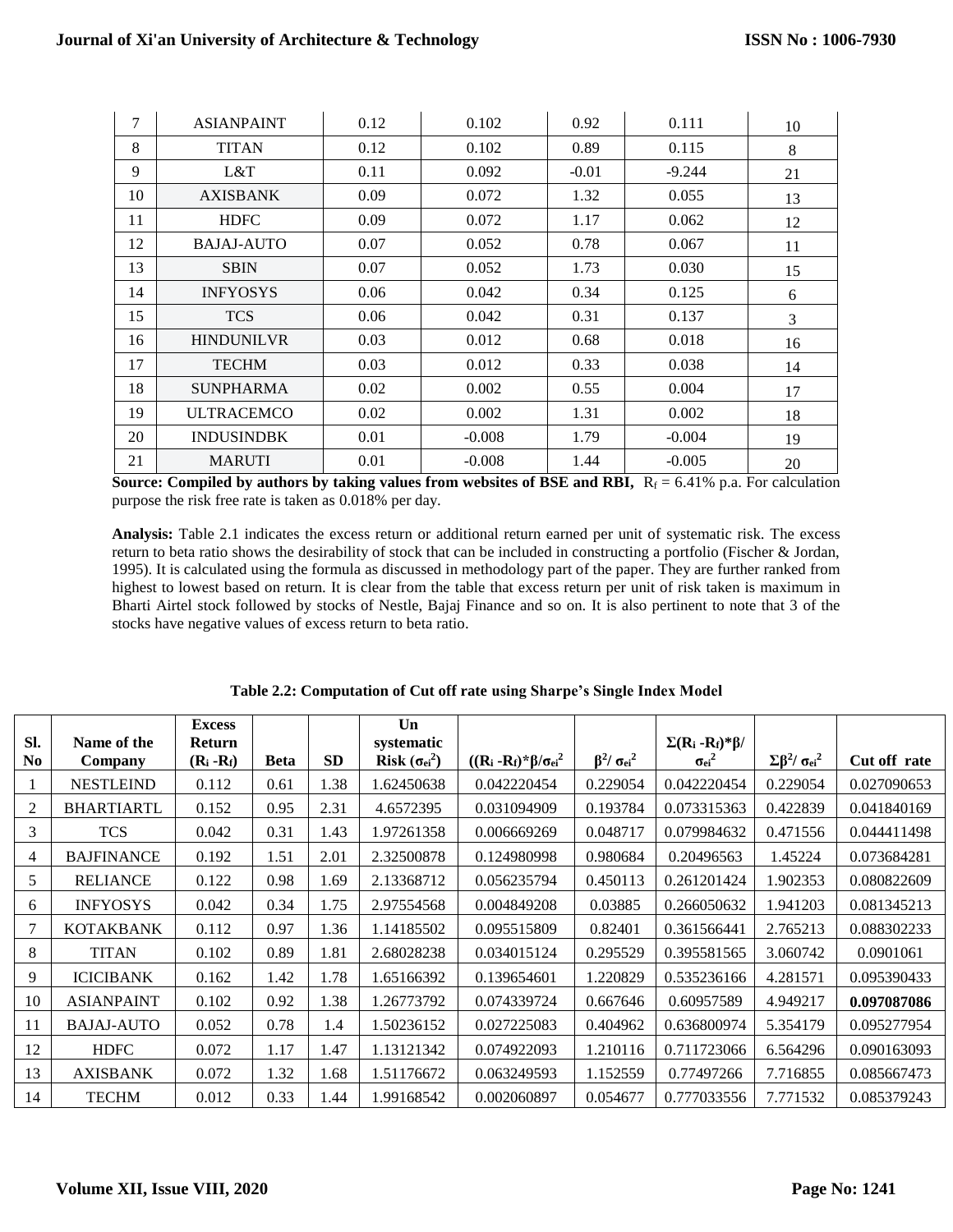| 15 | <b>SBIN</b>       | 0.052    | l.73    | 2.16 | 2.41434062 | 0.037574796    | 1.239635 | 0.814608352 | 9.011166 | 0.078777667 |
|----|-------------------|----------|---------|------|------------|----------------|----------|-------------|----------|-------------|
| 16 | <b>HINDUNILVR</b> | 0.012    | 0.68    | 1.14 | 0.95178272 | 0.008886568    | 0.485825 | 0.823494921 | 9.496992 | 0.076063419 |
| 17 | <b>SUNPHARMA</b>  | 0.002    | 0.55    | 2.05 | 3.9749595  | 0.000337386    | 0.076101 | 0.823832307 | 9.573093 | 0.075563429 |
| 18 | <b>ULTRACEMCO</b> | 0.002    | 1.31    | 1.82 | 2.02154958 | 0.001580098    | 0.848903 | 0.825412405 | 10.422   | 0.070239316 |
| 19 | <b>INDUSINDBK</b> | $-0.008$ | 1.79    | 2.51 | 3.88997598 | $-0.003479544$ | 0.823681 | 0.821932861 | 11.24568 | 0.065361877 |
| 20 | <b>MARUTI</b>     | $-0.008$ | 1.44    | 1.95 | 2.24273808 | $-0.004855122$ | 0.924584 | 0.817077739 | 12.17026 | 0.060525643 |
| 21 | ∟&T               | 0.092    | $-0.01$ | 0.87 | 0.75682478 | $-0.001221397$ | 0.000132 | 0.815856342 | 12.17039 | 0.060434576 |
|    |                   |          |         |      |            |                |          |             |          |             |

**Source: Compiled by authors by taking various values**

**Analysis:** Table 2.2 shows the computation of cut off rate using Sharpe's Single Index Model. Various measures such as Excess return, Beta, Standard deviation, unsystematic risk and cut off rate is calculated by using the formula explained in the methodology part of the paper. It is observed that the cut off rate steadily increases from 0.02709 to 0.09708 and then decreases. Therefore, the value 0.09708 is considered as the cut off rate. The stocks which are below the cut off rate are not included in the portfolio. Thus, the portfolio is constructed using 10 stocks for the period under study.

| SI.<br>N <sub>0</sub> | Name of the<br>Company | $(R_i - R_f)/\beta$ | Unsystematic<br>Risk $(\sigma_{ei}^2)$ | $\beta_i/\sigma_{ei}^2$ | <b>Cut off rate</b> | Z value     | X Proportion of<br><b>Investment</b> |     |
|-----------------------|------------------------|---------------------|----------------------------------------|-------------------------|---------------------|-------------|--------------------------------------|-----|
|                       | <b>NESTLEIND</b>       | 0.184325174         | 1.62450638                             | 0.375498679             | 0.027090653         | 0.059041355 | 27.28878903                          | 27% |
| 2                     | <b>BHARTIARTL</b>      | 0.160461428         | 4.6572395                              | 0.203983497             | 0.041840169         | 0.024196779 | 11.18370006                          | 11% |
| 3                     | <b>TCS</b>             | 0.136897923         | 1.97261358                             | 0.157151914             | 0.044411498         | 0.014534419 | 6.717777497                          | 7%  |
| 4                     | <b>BAJFINANCE</b>      | 0.12744262          | 2.32500878                             | 0.649459913             | 0.073684281         | 0.034913886 | 16.13712408                          | 16% |
| 5                     | <b>RELIANCE</b>        | 0.124937098         | 2.13368712                             | 0.459298831             | 0.080822609         | 0.020261733 | 9.364930182                          | 9%  |
| 6                     | <b>INFYOSYS</b>        | 0.124818695         | 2.97554568                             | 0.114264756             | 0.081345213         | 0.004967487 | 2.295961834                          | 2%  |
|                       | <b>KOTAKBANK</b>       | 0.115915831         | 1.14185502                             | 0.849494886             | 0.088302233         | 0.023457611 | 10.84205793                          | 11% |
| 8                     | <b>TITAN</b>           | 0.115099277         | 2.68028238                             | 0.332054565             | 0.0901061           | 0.008299099 | 3.835825747                          | 4%  |
| 9                     | <b>ICICIBANK</b>       | 0.114393209         | 1.65166392                             | 0.859739068             | 0.095390433         | 0.016337429 | 7.551124929                          | 8%  |
| 10                    | <b>ASIANPAINT</b>      | 0.111346039         | 1.26773792                             | 0.725702044             | 0.097087086         | 0.010347751 | 4.782708711                          | 5%  |

**Table 2.3: Construction of Portfolio and Proportion of Investment in each Stock**

**Source: Compiled by authors by taking various values**

**Analysis:** Table 2.3 displays the computation of proportion of funds to be invested in the securities selected to be included in the portfolio. The computations show that 27% of the funds must be invested in Nestle, 16% in Bajaj Finance, 11% in Bharti Airtel and Kotak Bank, followed by Reliance Industries, ICICI Bank, TCS, Asian Paint, Titan and Infosys.

### **III. Calculation of Portfolio Risk and Return**

| Sl.No | Name of the<br>Company | v<br>л | $\mathbf{R}_{i}$ | <b>SD</b> | $\alpha_i$ | Bi   | <b>Unsystematic</b><br><b>Risk</b> | Alpha<br>Portfolio $(a_p)$ | <b>Beta</b><br>Portfolio( $\beta_p$ ) | Portfolio residual<br>variance |
|-------|------------------------|--------|------------------|-----------|------------|------|------------------------------------|----------------------------|---------------------------------------|--------------------------------|
|       | <b>NESTLEIND</b>       | 0.27   | 0.13             | .38       | 0.088588   | 0.61 | .62450638                          | 0.02391876                 | 0.1647                                | 0.118426515                    |
| ◠     | <b>BHARTIARTL</b>      | 0.11   | 0.17             | 2.31      | 0.11526    | 0.95 | 4.6572395                          | 0.0126786                  | 0.1045                                | 0.056352598                    |
|       | <b>TCS</b>             | 0.07   | 0.06             | .43       | 0.030348   | 0.31 | 1.97261358                         | 0.00212436                 | 0.0217                                | 0.009665807                    |
|       | <b>BAJFINANCE</b>      | 0.16   | 0.21             | 2.01      | 0.133308   | 51.ء | 2.32500878                         | 0.02132928                 | 0.2416                                | 0.059520225                    |

### **Table 3 : Calculation of Portfolio Risk and Return**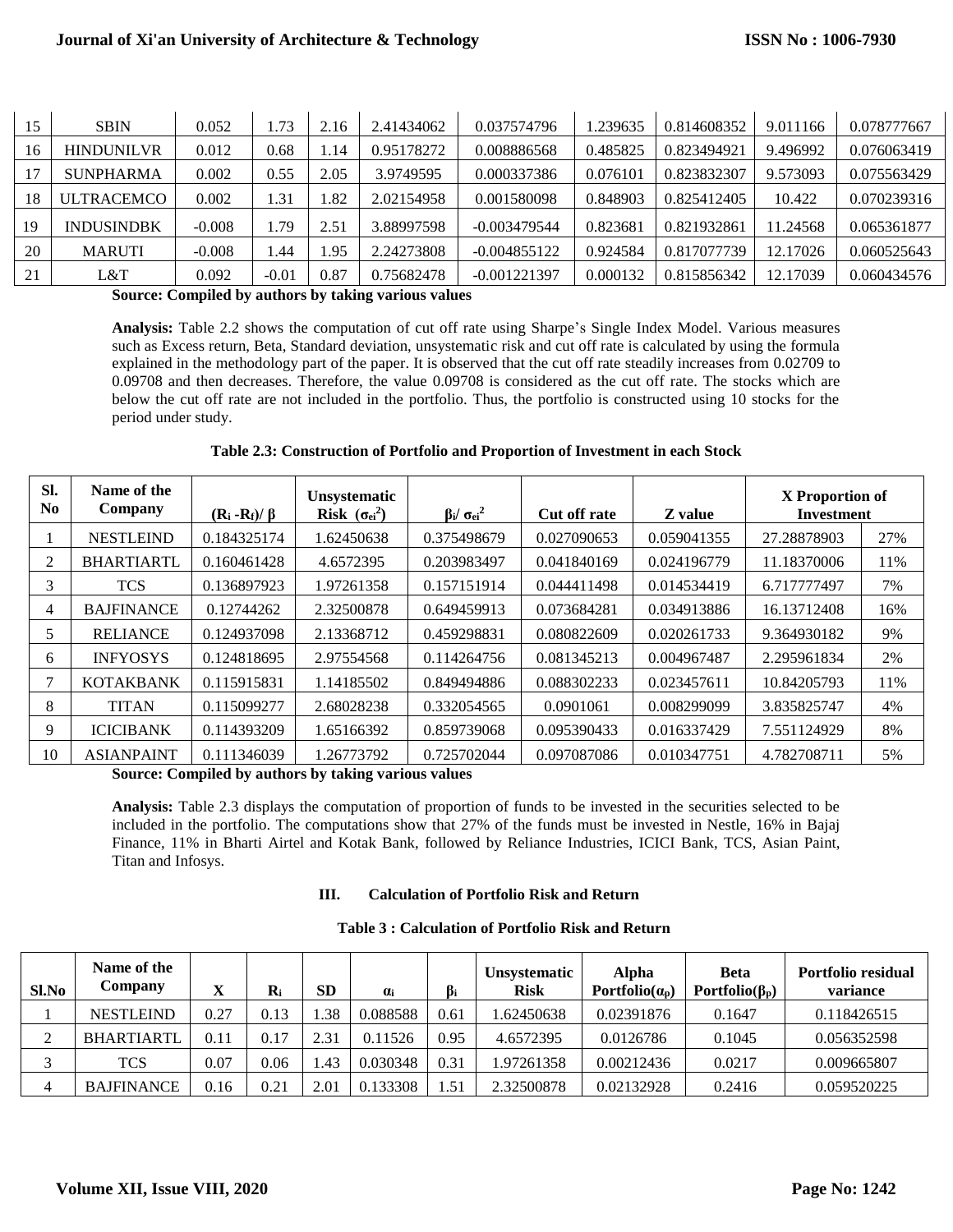## **Journal of Xi'an University of Architecture & Technology**

|    | <b>RELIANCE</b>  | 0.09     | 0.14 | .69  | 0.084084 | 0.98 | 2.13368712 | 0.00756756 | 0.0882 | 0.017282866 |
|----|------------------|----------|------|------|----------|------|------------|------------|--------|-------------|
|    | <b>INFYOSYS</b>  | 0.02     | 0.06 | 1.75 | 0.029172 | 0.34 | 2.97554568 | 0.00058344 | 0.0068 | 0.001190218 |
|    | <b>KOTAKBANK</b> | $0.11\,$ | 0.13 | .36  | 0.074476 | 0.97 | .14185502  | 0.00819236 | 0.1067 | 0.013816446 |
|    | <b>TITAN</b>     | 0.04     | 0.12 | .81  | 0.067612 | 0.89 | 2.68028238 | 0.00270448 | 0.0356 | 0.004288452 |
|    | <b>ICICIBANK</b> | 0.08     | 0.18 | .78  | 0.106836 | l.42 | .65166392  | 0.00854688 | 0.1136 | 0.010570649 |
| 10 | ASIANPAINT       | 0.05     | 0.12 | .38  | 0.066436 | 0.92 | .26773792  | 0.0033218  | 0.046  | 0.003169345 |

| Portfolio Daily Return  | 0.1436645   |
|-------------------------|-------------|
| Portfolio Annual Return | 52.4375425  |
| Portfolio Variance      | 0.944021715 |
| Portfolio SD            | 0.971607799 |
| Beta of Portfolio       |             |

**Analysis:** Table 3 illustrates the computation of return and risk of an optimal portfolio. The annualized return of the constructed optimal portfolio is 52%. Whereas, the standard deviation of the optimal portfolio is 0.97% which is less than the standard deviation of individual stocks. Similarly, the beta of the constructed portfolio is  $0.9$  (<1) which indicates less volatility.

### **VI.CONCLUSION**

Investment in individual security is always riskier and therefore investors tend to invest in a group of securities termed as portfolio. Portfolio helps in diversifying the risk and maximizes the returns. It is not as easy task to construct a portfolio which is optimal. It requires analysis of return and risk. Apart from it, the investors has to compute the excess return earned for per unit risk, market return, cut off rate and proportion of funds to be invested in individual securities. Thus, this paper attempts to discuss the methodology and computations involved in selecting the stocks for building the portfolio and the proportion of funds to be invested. The study employed Sharpe's Single Index Model for selecting the stocks from BSE Sensex. During the study period, the study revealed that ten securities form the optimal portfolio. The results obtained are limited for the period under study and can differ with varying time periods; differing indices, and models chosen for the study. This information helps investors to take right investment decisions. This information serves to be beneficial for investors and other market participants in selecting stocks to form a portfolio and maximize their return.

### **REFERENCES**

- [1] Archana, H.N., & Srilakshmi, D. (2019). An Empirical Study on Initial Listing Performance of IPOs in India. Indian Journal of Research in Capital Markets,  $6(3)$ ,  $23 - 36$ .
- [2] Chintan Shah, A. (2015). Construction of Optimal Portfolio Using Sharpe Index Model & Camp for BSE Top 15 Securities. International Journal of Research and Analytical Reviews, 2(2).
- [3] Deepak Kumar, D. (2013). Optimum Portfolio (Banking Sector) Construction Using Sharpe Single Index Model. International Journal of Exclusive Management Research, 3(8), 1-7.
- [4] Dharmalingam, N., & Balanaga Gurunathan, K. (2016). Portfolio Construction using Sharpe Index Model with reference to Sugar and Metal sector on India. International Journal of Development Research, 6(9), 9481-9486.
- [5] Edwin Elton, J., Martin Gruber, J., & Manfred Padberg, W. (1978). Simple criteria for optimal portfolio selection: Tracing out the efficient frontier. The Journal of Finance, 33(1), 296-302.
- [6] Fischer, D.E., & Jordan, R.J. (1995). Security analysis and Portfolio Management (6th ed). New Delhi: Pearson Education, Inc.
- [7] Mokta Rani Sarker. (2013). Optimal Portfolio Construction: Evidence from Dhaka Stock Exchange in Bangladesh. World Journal of Social sciences,  $3(6)$ ,  $75 - 87$ .